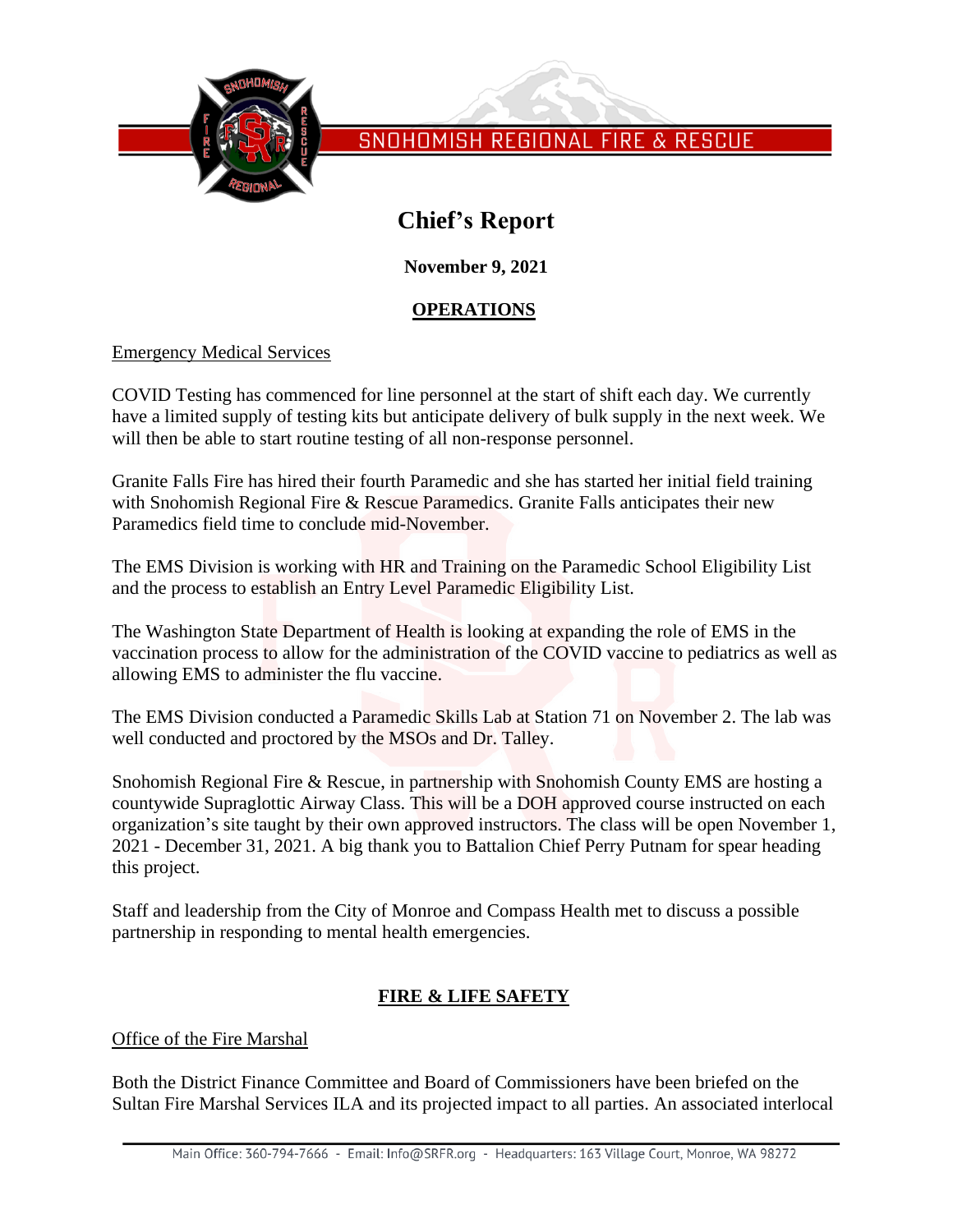

# SNOHOMISH REGIONAL FIRE & RESCUE

agreement has been moved to an action item for consideration at the November 9Board of Commissioners meeting.

We have been working closely with Knox Company to resolve issues with our  $(1)$  District product page, (2) KnoxConnect cloud, and (3) Knox administration account. Both the product page and cloud account have been updated and are back to supporting the eCore devices. We are also working with Knox to provide eCores for devices shipped between March and November.

### Community Relations

THE LEVY IS PASSING AT 57%!! THANK YOU to the community, Local 2781 and the entire SRFR team for all your support and hard work.

We appreciate the following community groups and organizations for allowing us to share information about the Fire Levy Lid Lift over the past month and a half: Lake Stevens Chamber of Commerce, Original Pilot House Coffee Shop, The Pointe at Crosswater, Lake Stevens Rotary Club, Lake Stevens Lions Club, Monroe Kiwanis Club, Monroe Rotary Club, Monroe VFW Post 7511, Monroe Community Senior Center, Lake Stevens Senior Center, Monroe Farmer's Market and the Lake Stevens Harvest Market.

We participated in the Lake Stevens Harvest Market on October  $23<sup>rd</sup>$  with an estimated attendance of 1500-2000. Our booth had levy and fire safety information available, the Spin the Wheel with fire safety questions for families, fun giveaways, and the fire engine was on site for guests to explore and ask questions. The Lake Stevens community was excited to connect with us and our booth kept very busy. Thank you to B Shift and staff for the awesome support!

We submitted a shared ad with the Lake Stevens Police Department in support of Smart911 for the next Lake Stevens map distribution by the Lake Stevens Chamber of Commerce.

Saturday, November 5, Chief O'Brien was honored to MC the Lake Steven's Food Bank annual fundraiser "Hungry Bowls."

### **Strategic Analysis**

The Strategic Plan was sent to our community stakeholder group for final review and approval. We are finishing minor edits to the document prior to Board approval.

The accreditation team is finalizing edits to the Community Risk Assessment: Standard of Cover with Fitch & Associates. Final edits are grammatical in nature and do not affect the analysis of deployment and response.